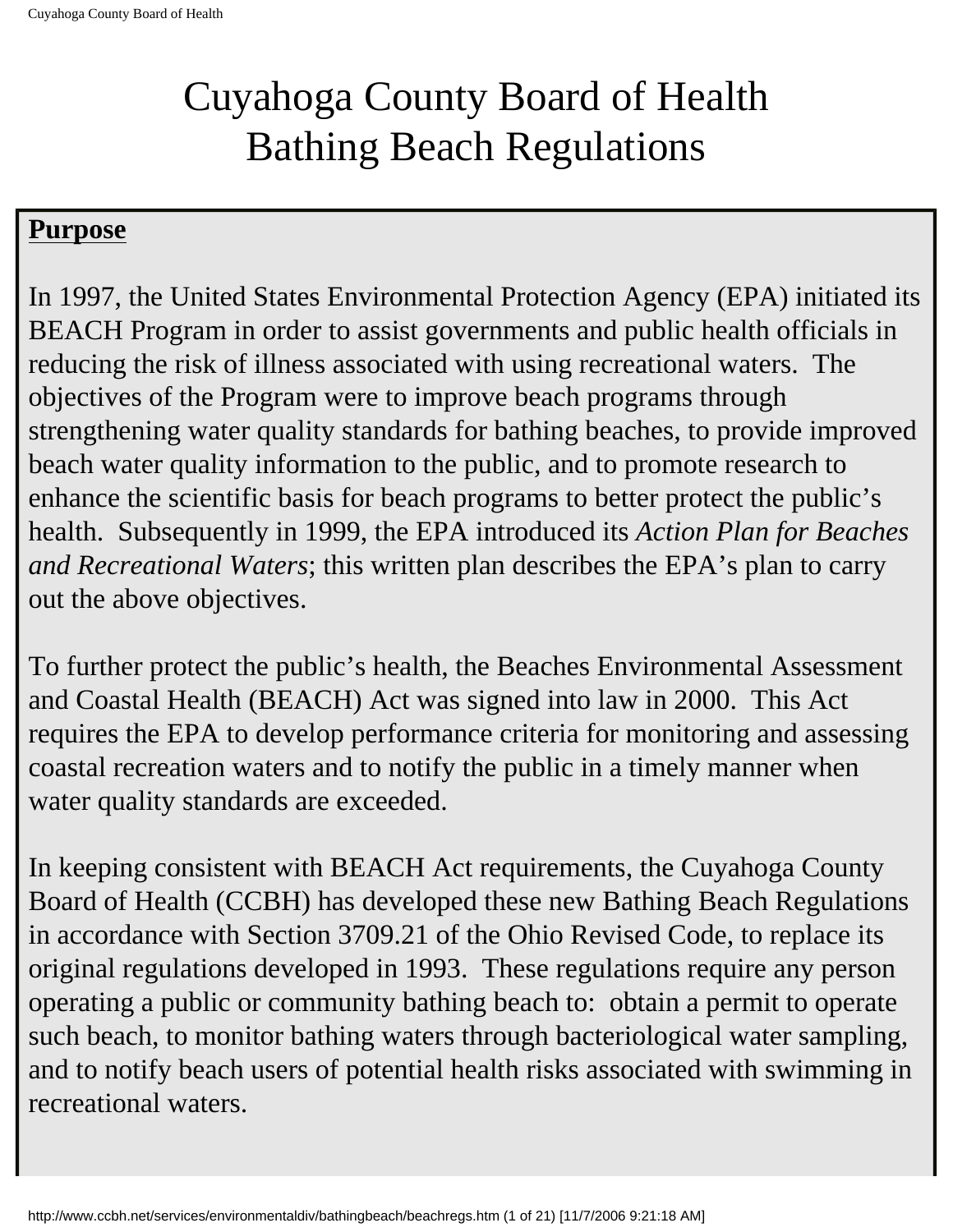Cuyahoga County Board of Health

It is the intent of the CCBH, under these regulations, to assist beach operators in monitoring their bathing waters and to provide guidance in public notification requirements of water quality data. It is further the intent of the CCBH to assist beach operators in determining the suitability of proposed and existing bathing beaches, and to provide direction to operators pertaining to factors affecting such suitability.

## Section 1: Definitions

1.1: "Bathing" shall mean to become partially or totally immersed in a body of water related to swimming, wading, or diving, but excluding fishing, scuba diving, and surfboarding.

1.2: "Beach Closure" shall mean the closure of a bathing beach due to an imminent public health hazard, such as a sewage overflow, pollution spill, or similar pollution problem occurring at or proximate to a bathing beach.

1.3: "Board of Health" shall mean the board of health of a city or general health district or the authority having the duties of a board of health in any city as authorized under Section 3709.05 of the Revised Code.

1.4: "Community Bathing Beach" shall mean a public bathing beach which is not offered for use by the general public, but rather is for the exclusive use of members of an association, partnership, corporation, or other select group, whether or not a fee is charged.

1.5: "Director" shall mean the director of the board of health or his authorized representative.

1.6: "*Escherichia coli (E. coli)*" shall mean a specific bacterial species included in the fecal coliform bacteria group, the presence of which in surface waters has been correlated with gastrointestinal illness in swimmers, as specified in Rule 3745-1-02 of the Ohio Administrative Code.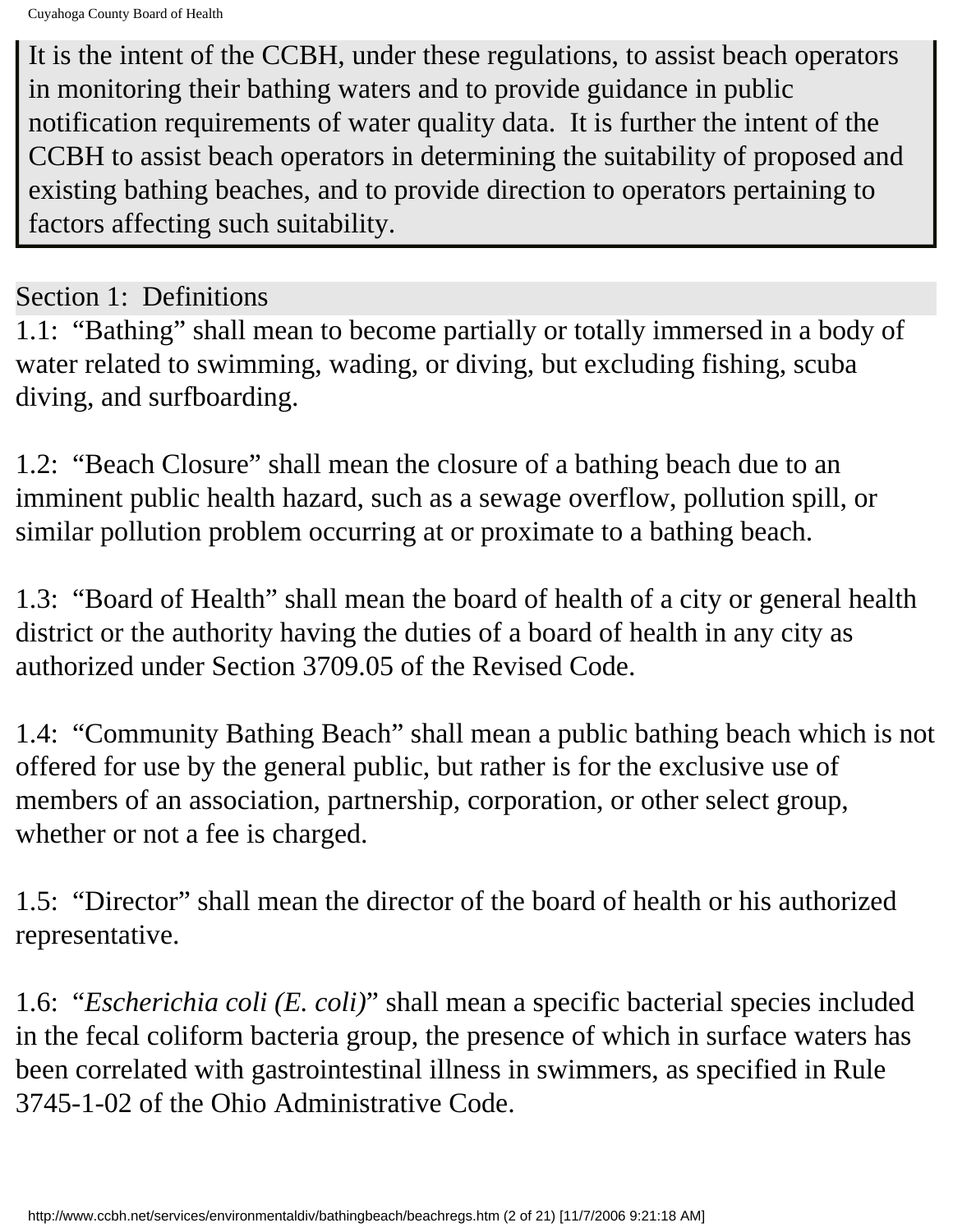1.7: "Fecal Coliform" shall mean the portion of the coliform group of bacteria which is present in the intestinal tract of warm-blooded animals, and is evidence of the presence of human or animal wastes, as specified in Rule 3745-1-02 of the Ohio Administrative Code.

1.8: "Geometric Mean" shall mean the Nth root of the product of N quantities.

1.9: "Health District" shall mean any city or general health district created pursuant to Section 3709.01 of the Revised Code.

1.10: "Lifeguard" shall mean an expert swimmer trained and employed to safeguard swimmers.

1.11: "Material Safety Data Sheet" shall mean information provided by the manufacturer of a material about its chemical and physical properties and the hazards associated with its use.

1.12: "Memorandum of Understanding" shall mean a written agreement between the CCBH and a beach operator for the purposes of water quality monitoring.

1.13: "Operator" shall mean any person, firm, company, corporation, or association that owns, controls, operates, conducts, or manages a bathing beach.

1.14: "Permit", for the intent of these rules, shall mean a certificate issued by the board of health giving permission to operate a bathing beach. 1.15: "Person" shall mean that state, any political subdivision, special district, public or private corporation, individual, firm, partnership, association, or any other entity.

1.16: "Public Bathing Beach" shall mean an impounding reservoir, basin, lake, pond, creek, river, or other similar natural body of water which is intended to be used by the general public for bathing, whether or not a fee is charged.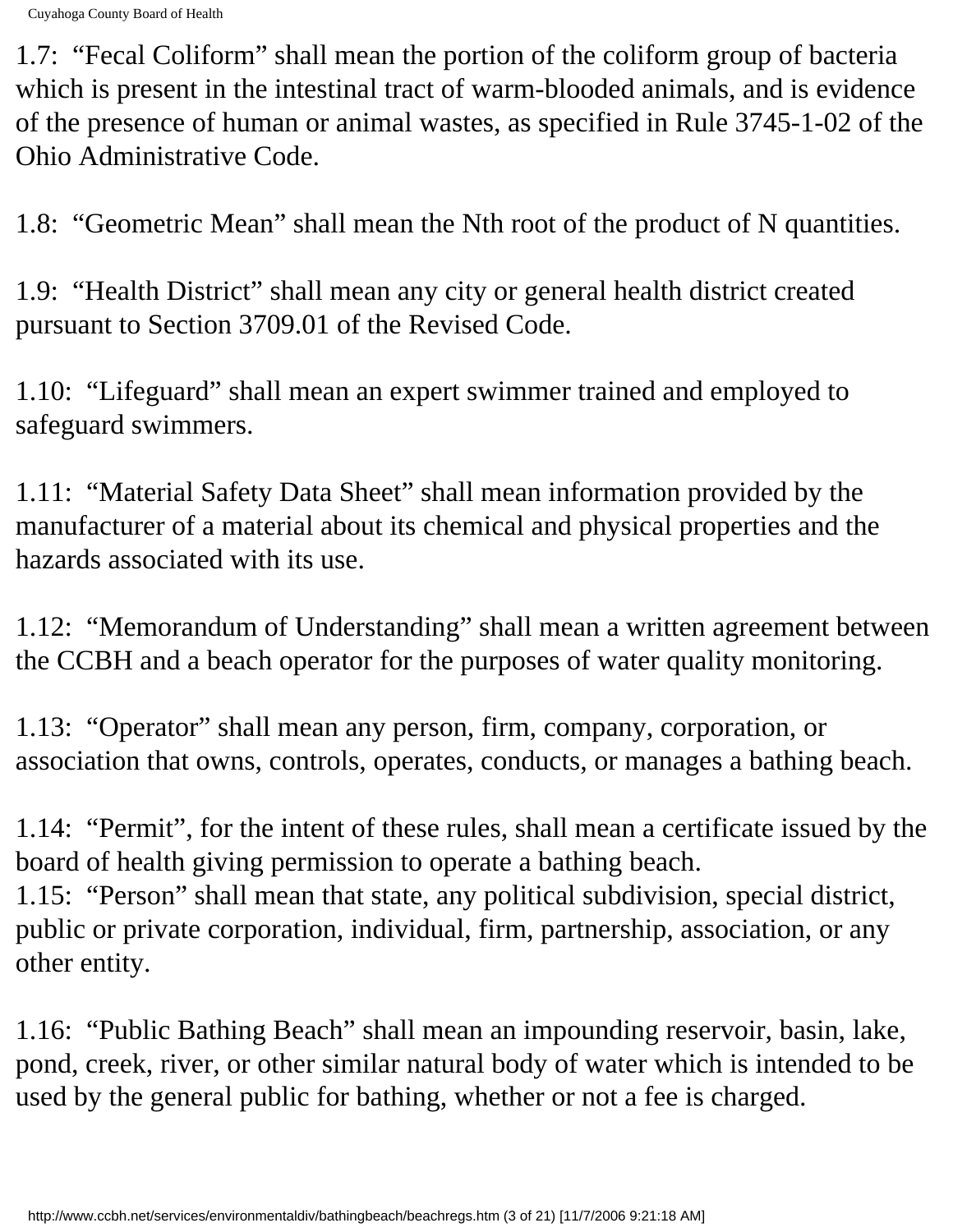1.17: "Recreation Season" shall mean the time frame from May first to October fifteenth, in accordance with Section 3745-1-07 (4) of the Ohio Administrative Code.

1.18: "Sampling Period" for purposes of water quality monitoring, shall mean the approximate time frame between Memorial Day and Labor Day, or as deemed necessary by the CCBH.

1.19 "Sanitary Survey" shall mean an environmental evaluation of a beach that will identify potential health hazards associated with the beach.

1.20: "Student Help" shall mean a student hired for an appointment lasting no longer than 6 months, but the appointment can be extended in 6 month increments.

1.21: "Surface Waters (of the state)" shall mean all streams, lakes, reservoirs, ponds, marshes, wetlands, or other waterways which are situated wholly or partially within the boundaries of the state, except those private waters which do not combine or effect a junction with natural surface or underground waters, as specified in Rule 3745-1-02 of the Ohio Administrative Code.

1.22: "Tiered Monitoring Plan" as recommended by the EPA, shall mean an evaluation and classification process designed to adequately address bathing beach water sampling frequencies based upon beach usage and potential risk of illness.

1.23: "Tier 1 Bathing Beach" shall mean a coastal or inland public bathing beach.

1.24: "Tier 2 Bathing Beach" shall mean a community bathing beach receiving moderate use as determined by the CCBH.

1.25: "Tier 3 Bathing Beach" shall mean a community bathing beach receiving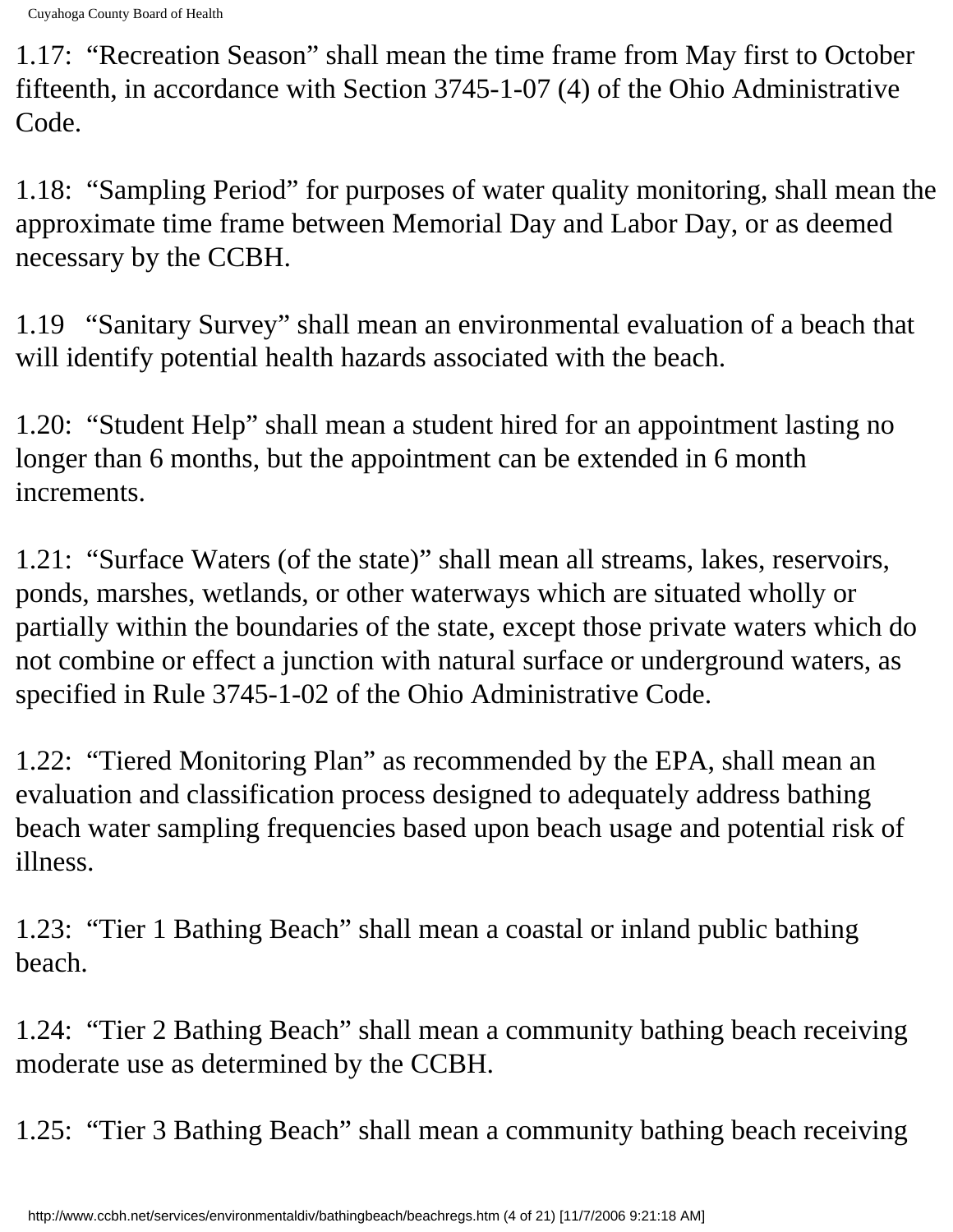low use as determined by the CCBH.

1.26: "Water Quality Advisory" shall mean a notification to the public of an exceedance of applicable water quality standards based upon water quality monitoring tests.

1.27: "Watershed" shall mean an area of land that drains to a stream, river, lake, or other body of water.

Section 2: Permits

2.1: Every person operating a public or community bathing beach shall obtain an annual Permit to Operate from the CCBH to operate the bathing beach. Such permit shall serve as written authorization to operate the beach, as required under these rules.

2.2 The permit shall be valid from the beginning of the recreation season, May 1<sup>st</sup>, through April 30<sup>th</sup> of the following year.

2.3: Existing bathing beach permits shall be renewed annually by May 1st.

2.4: The Permit to Operate should be posted in a conspicuous location at the bathing beach facility.

Section 3: Fees

3.1: The CCBH may establish fees for permitting, inspecting, and water quality monitoring of bathing beaches in accordance with Section 3709.09 of the Revised Code. The fees for water quality monitoring will be a separate fee from the permit fee, and may be charged directly to the operator.

3.2: The water quality monitoring fee shall be the same "per sample" fee that the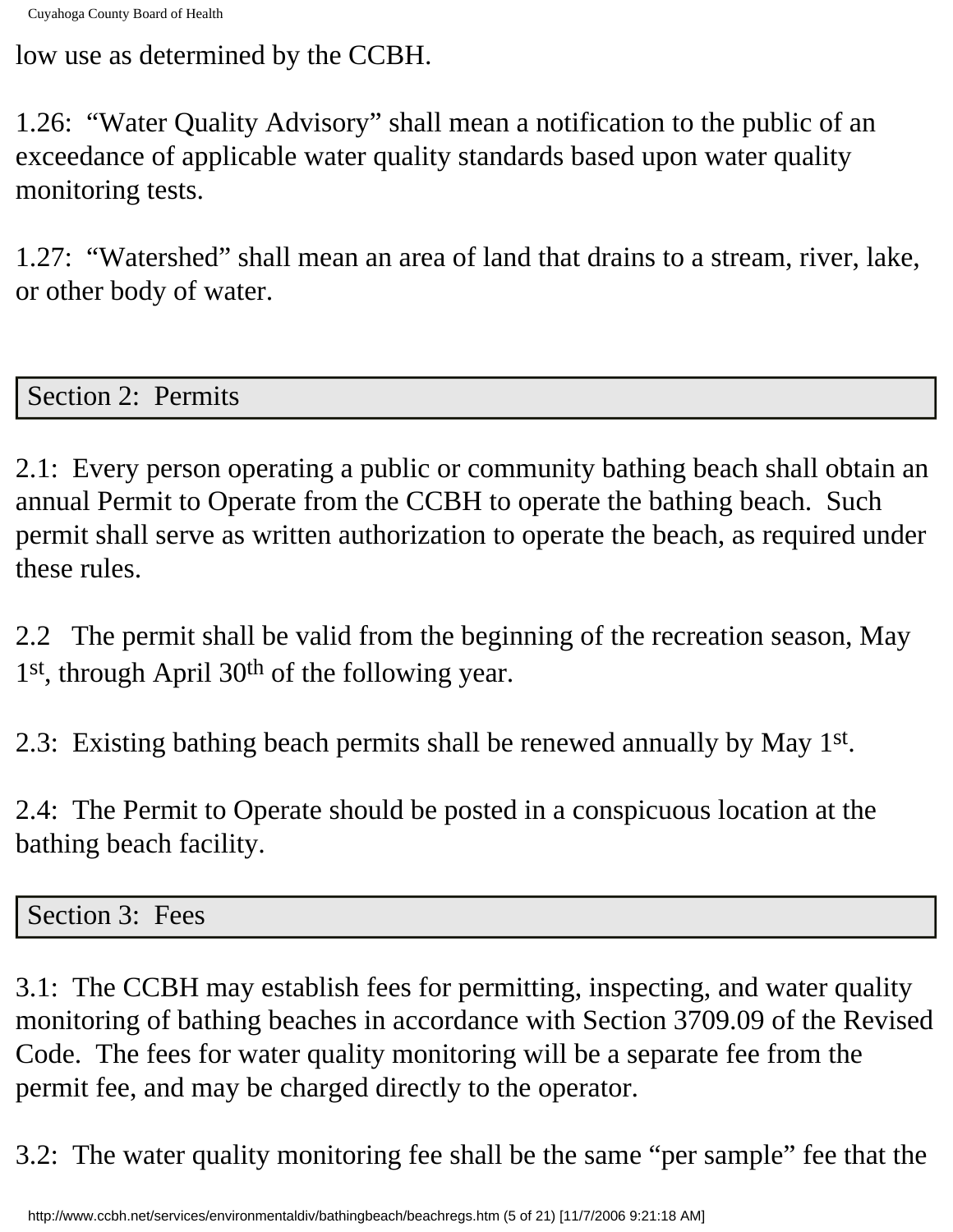CCBH is charged by the current laboratory performing the sample analysis for the CCBH. This fee shall change if the laboratory fee changes.

3.3: The permit fee shall be based upon the bathing beach classification, as determined by the *Cuyahoga County Board of Health BEACH Program Tiered Monitoring Plan*. The permit fees shall conform to the following classification scheme:

- § Tier 1 Bathing Beach (permit fee plus the cost of lab fees)
- § Tier 2 Bathing Beach (permit fee plus the cost of lab fees)
- § Tier 3 Bathing Beach (permit fee plus the cost of lab fees)

3.3: In the event that permit/monitoring fees are not renewed by May 1st for existing bathing beaches, water quality monitoring shall still be conducted by the CCBH, however, the CCBH may require the payment of a penalty, or late fee.

## Section 4: Cost Methodology

4.1: The actual cost to the CCBH of maintaining the bathing beach program shall be calculated through utilization of the following data from the previous fiscal year:

- A. The list of all inspecting sanitarians working in the bathing beach program, including student help.
- B. The percentage of time worked in the bathing beach program by each inspecting sanitarian and student help calculated by dividing the amount determined under paragraph  $(4.1)(B)(1)$  of this rule by the amount determined under paragraph (4.1)(B)(2) of this rule.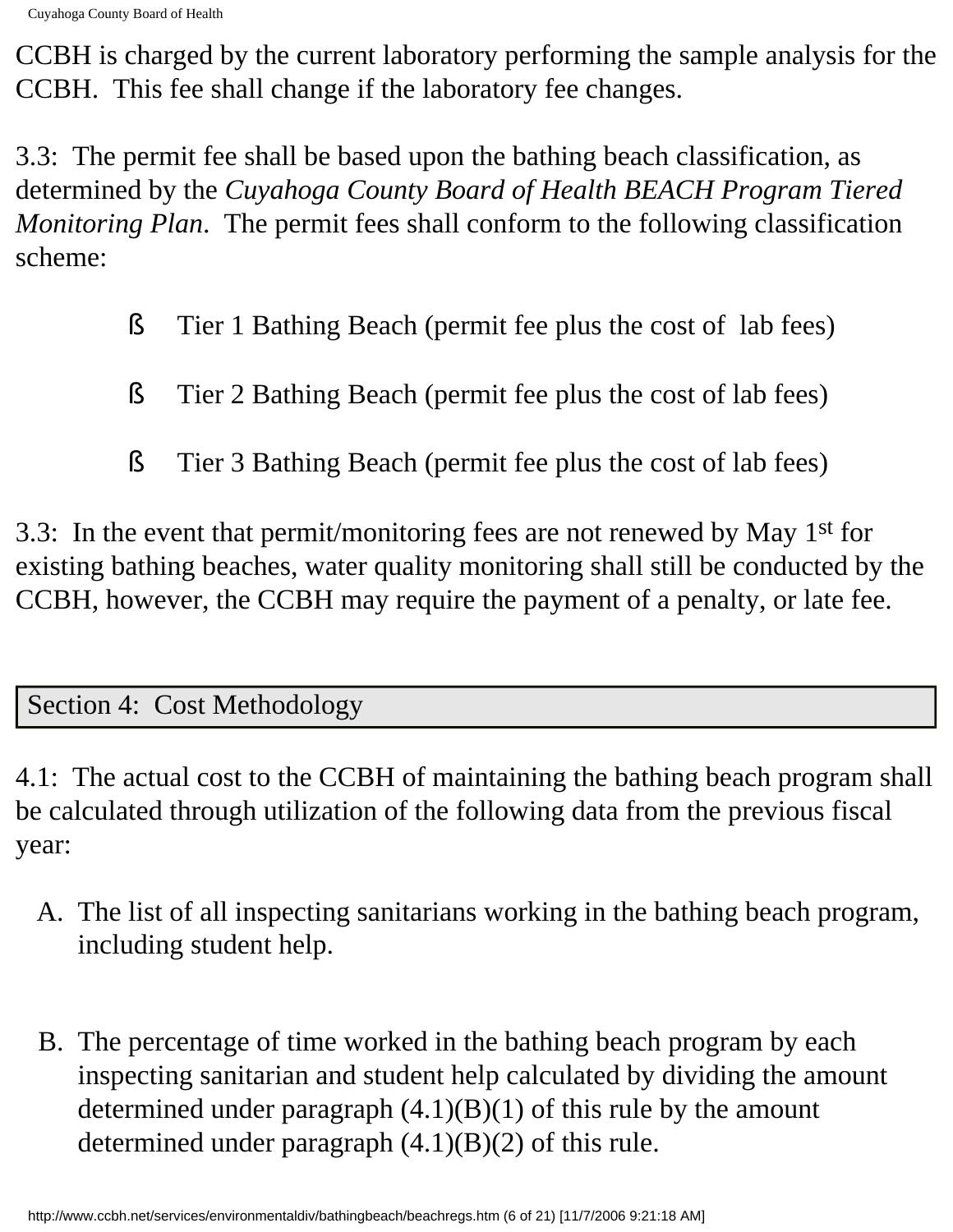1. Total hours work in the bathing beach program by each inspecting sanitarian and student help.

2. The total hours for which each inspecting sanitarian and student help was paid in the last year.

- C. The total annual wages or salary paid to each inspecting sanitarian and student help.
- D. The total amount for fringe benefits paid on behalf of each inspecting sanitarian and student help.
- E. The total travel costs for each inspecting sanitarian and student help.
- F. The support costs for the program as determined by one of the following methods:

1. Use of actual support costs items which may include but are not limited to the salary and fringe benefits of the health commissioner, the director of the environmental health, supervisory staff, clerical staff, utilities, rent, supplies, equipment, liability insurance, and training. Actual support costs of the bathing beach program are calculated by multiplying the amount determined under paragraph  $(4.1)(F)(1)(a)$  of this rule by the amount determined under paragraph  $(4.1)(F)(2)(b)$  of this rule.

a. The portion of total departmental support costs allocated to the environmental health division.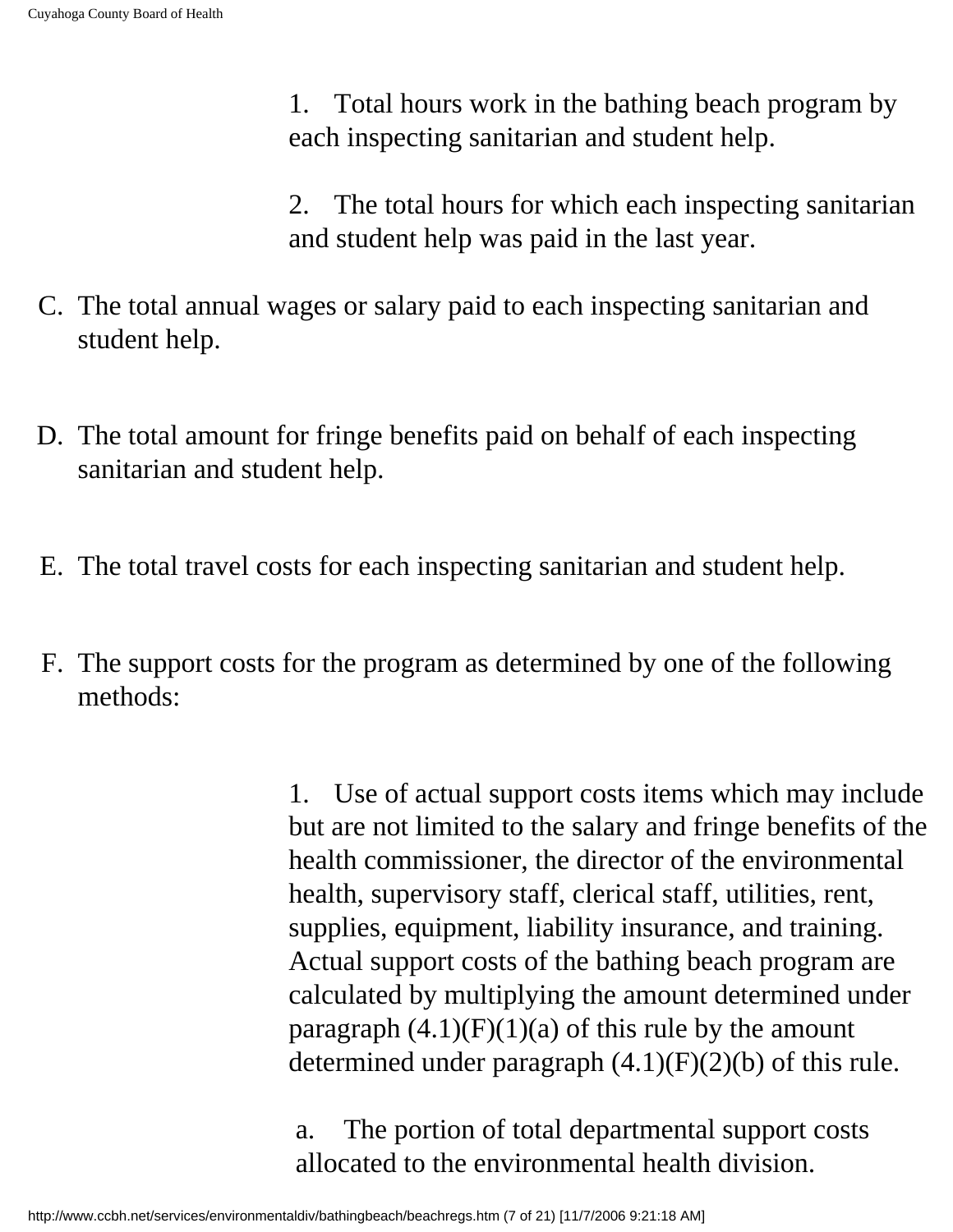b. The percentage of total time worked in the bathing beach program by all inspecting sanitarians and student help.

2. Use of indirect cost rate of twenty-five percent of the wages or salaries and fringe benefits of inspecting sanitarians and student help attributable to the bathing beach program. The wages or salaries and fringe benefits of inspecting sanitarians and student help attributable to the bathing beach program shall be determined by multiplying the amounts determined for each sanitarian and student help under paragraphs (4.1)(C) and (4.1)(D) of this rule by the percentage for that sanitarian or student help determined under paragraph (4.1)(B) of this rule and adding the products;

3. Application of a negotiated indirect cost rate and calculation method approved by an agency of the federal government for the CCBH to the bathing beach program; and

G. The laboratory costs for the bathing beach program.

4.2: The costs for the bathing beach program may also include but are not limited to the amounts of any known or anticipated increases in costs or expenses for such items as rent, utilities, equipment, and current personnel, as well as the costs for additional personnel identified by the CCBH after the performance of a personnel needs analysis by the director of health.

4.3: The total bathing beach program costs shall be calculated in the following manner: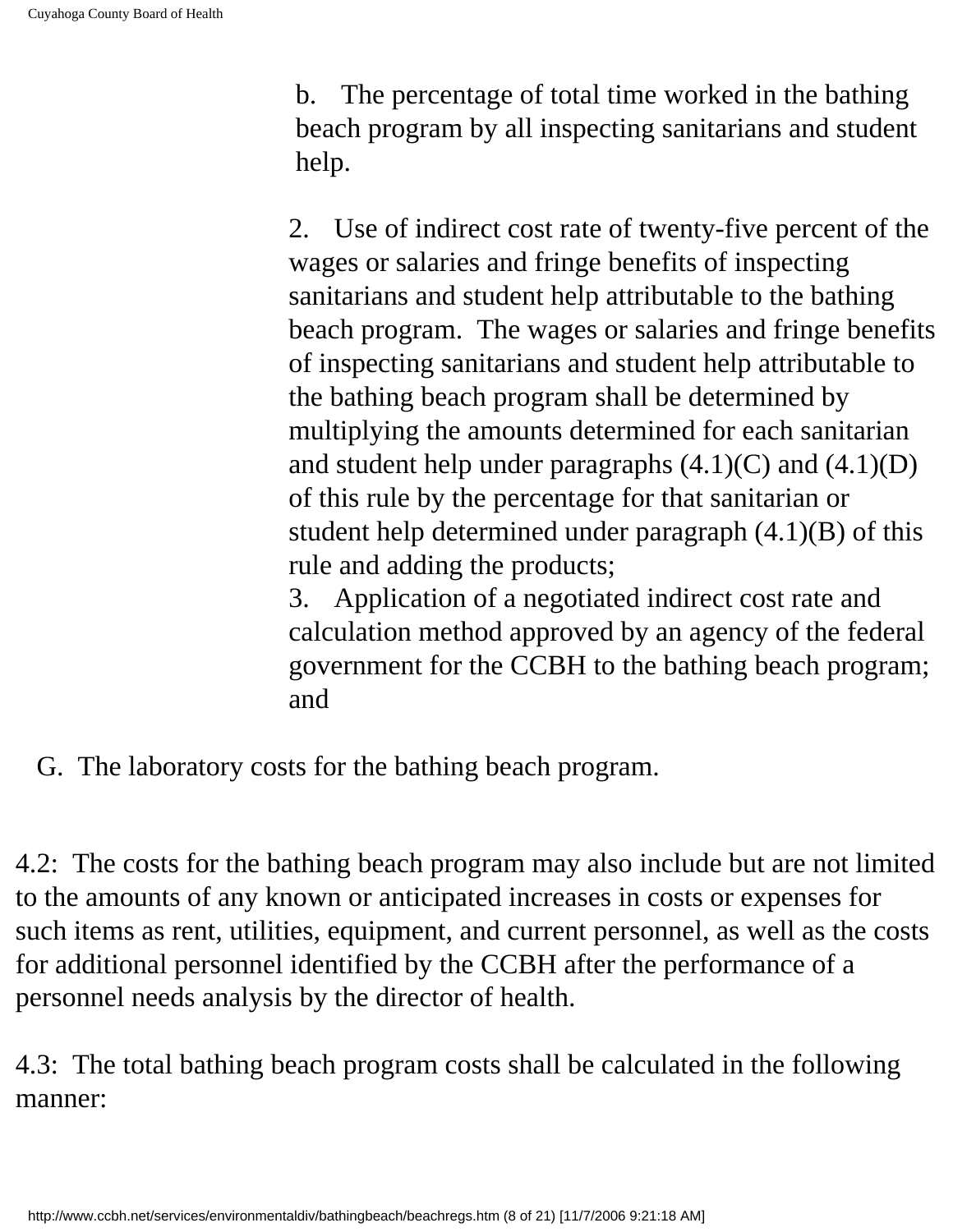- A. For each inspecting sanitarian and student help, multiply the amount of total annual wages or salary determined under paragraph (4.1)(C) of this rule by the percentage determined pursuant to paragraph (4.1)(B) of this rule. Sum the products;
- B. For each inspecting sanitarian and student help, multiply the fringe benefits determined under paragraph (4.1)(D) of this rule by the percentage determined pursuant to paragraph (4.1)(B) of this rule. Sum the products;
- C. For each inspecting sanitarian and student help, multiply the travel costs determined under paragraph (4.1)(E) of this rule by the percentage determined pursuant to paragraph (4.1)(B) of this rule. Sum the products. As an alternative, the actual travel cost for each inspecting sanitarian and student help attributable to the bathing beach program may be used. Sum the actual costs;
- D. Add the amounts determined under paragraphs (4.1)(F), (4.1)(G), and (4.2) of this rule to the totals calculated in paragraphs  $(4.3)(A)$ ,  $(4.3)(B)$ , and  $(4.3)(C)$  of this rule. This total is the cost for the bathing beach program.

## Section 5: Plan Approval

5.1: No person shall construct a new bathing beach, or substantially modify an existing bathing beach, until plans and specifications have been submitted to, and approved by, the CCBH.

5.2: Plans shall include the following:

§ A topographical map of the proposed, or existing, bathing beach.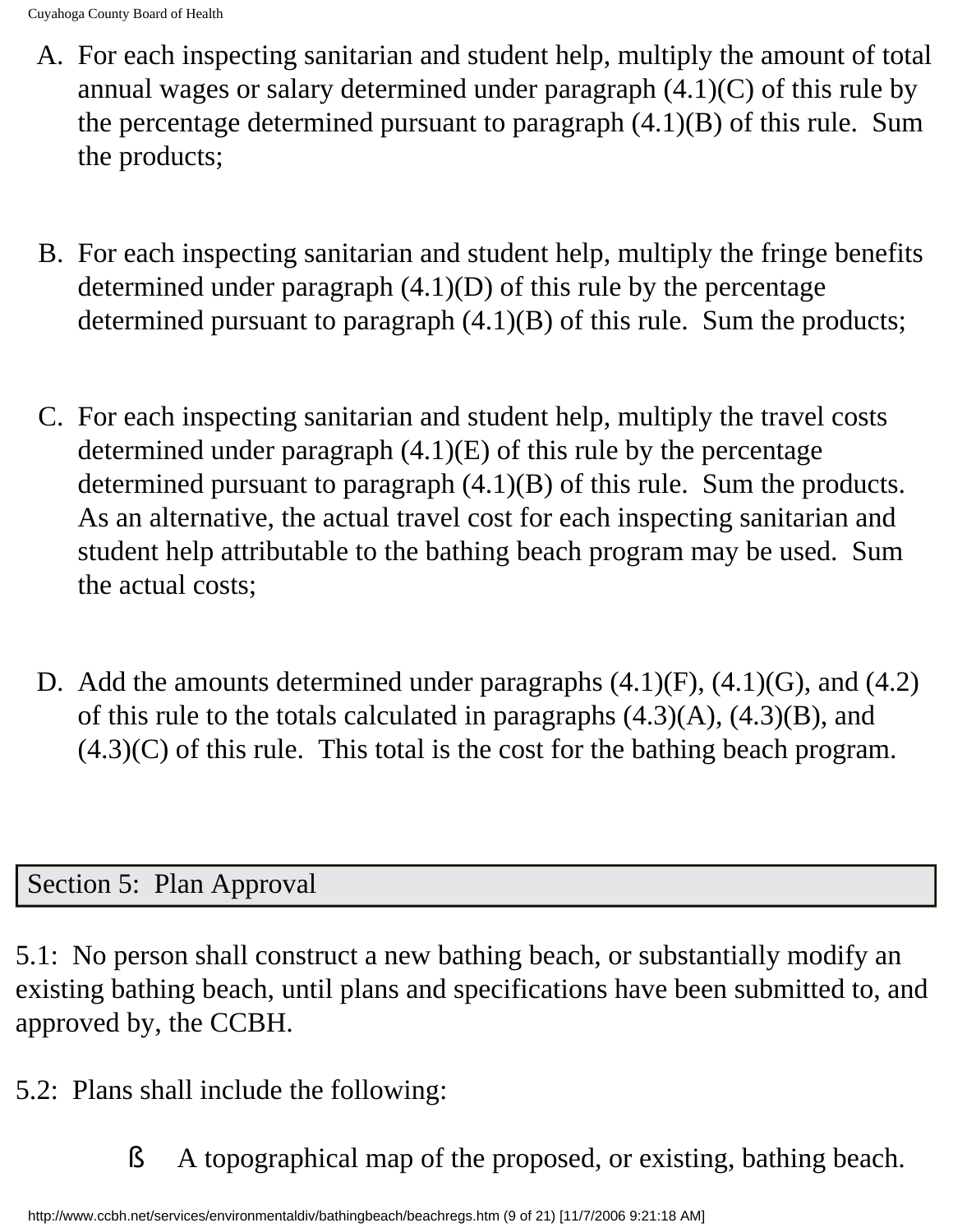§ A detailed description of the watershed and any possible sources of pollution.

§ The locations of roads, sanitary sewers, storm sewers, household and commercial sewage disposal systems, drinking water supplies, bath houses, toilet facilities, and any other pertinent information to the area. § The location of lifeguard chairs, swim and diving platforms, and any special features (slides, etc.).

§ Any man-made or natural potential hazards in the area of the bathing beach.

§ The results of any previous, but recent, water quality monitoring tests (may be on file with the CCBH or sewer agency).

§ Any other pertinent information which may impact the health and safety of bathers.

5.3: Within 30 days of receiving plans, the CCBH shall conduct a sanitary survey of the proposed or existing bathing beach. A written report shall be provided to the operator as to the suitability of the bathing beach. Requirements or recommendations shall be provided regarding factors which may potentially impact bather health and safety.

5.4: A fee shall be charged for plan approval.

Section 6: Sanitary Survey

- 6.1: The CCBH shall conduct a sanitary survey:
	- As part of the plan review process for proposed bathing beaches and for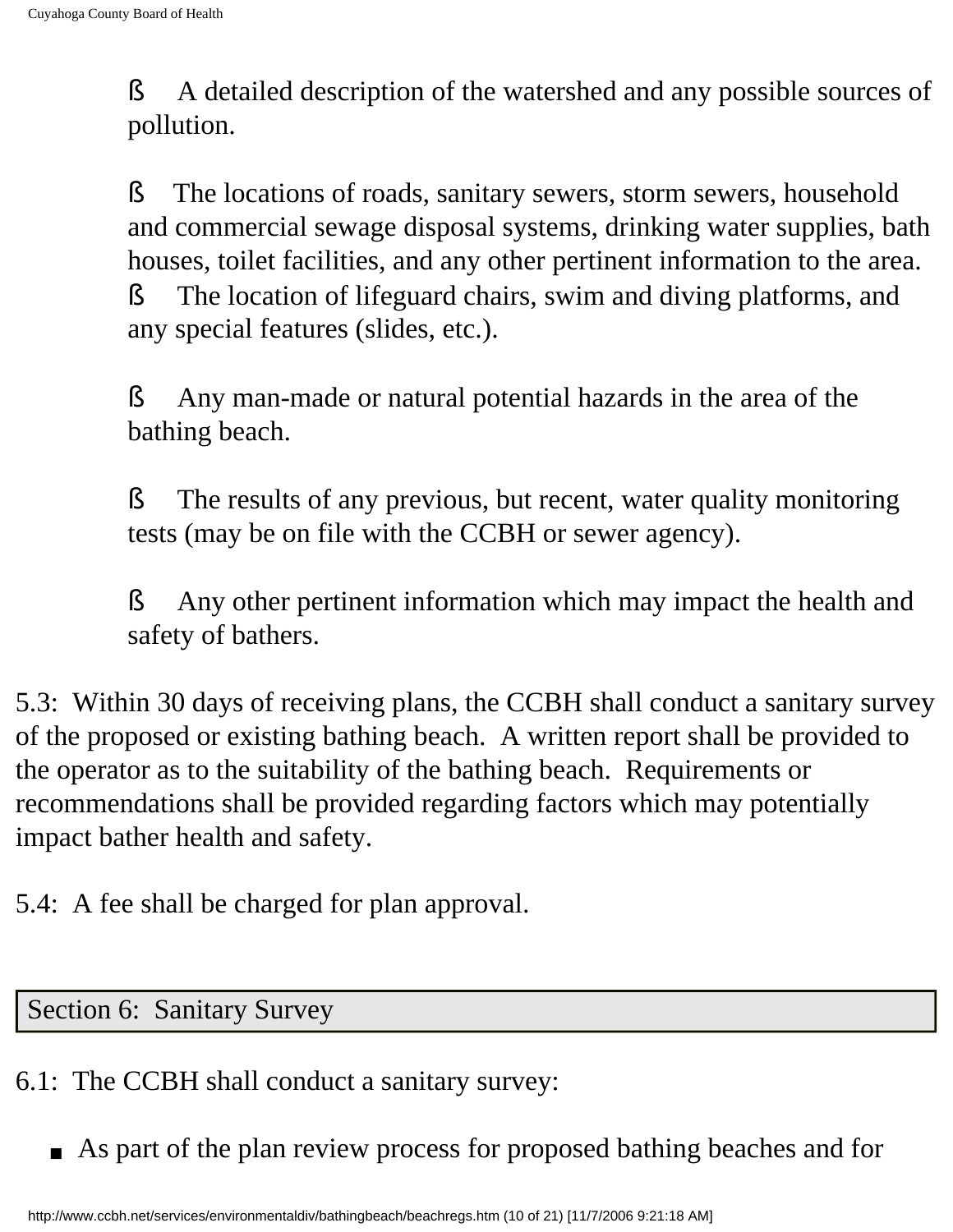substantial modifications to existing bathing beaches.

■ As part of a bathing beach inspection for existing bathing beaches.

6.2: The sanitary survey shall include any of the following items that have the potential to impact the health and safety of bathers:

- Potential sources of pollution:
	- ❍ Storm sewer drains and/or combined sewer drains (storm sewer and sanitary sewer)
	- ❍ Unsewered residential areas utilizing household sewage disposal systems
	- ❍ Wastewater treatment plants
	- ❍ Industrial outlets
	- ❍ Animal enclosures/runoff
	- ❍ Agriculture runoff
	- ❍ Potential erosion areas
- Man-made or natural hazards in the area
- Influences of wind, rain, and water currents
- Number and location of toilet facilities
- Location of drinking water sources
- Description of structures such as lifeguard chairs, swim platforms, diving towers, breakwalls, etc.

6.3: Information gathered during a sanitary survey shall be provided to the beach operator by the CCBH.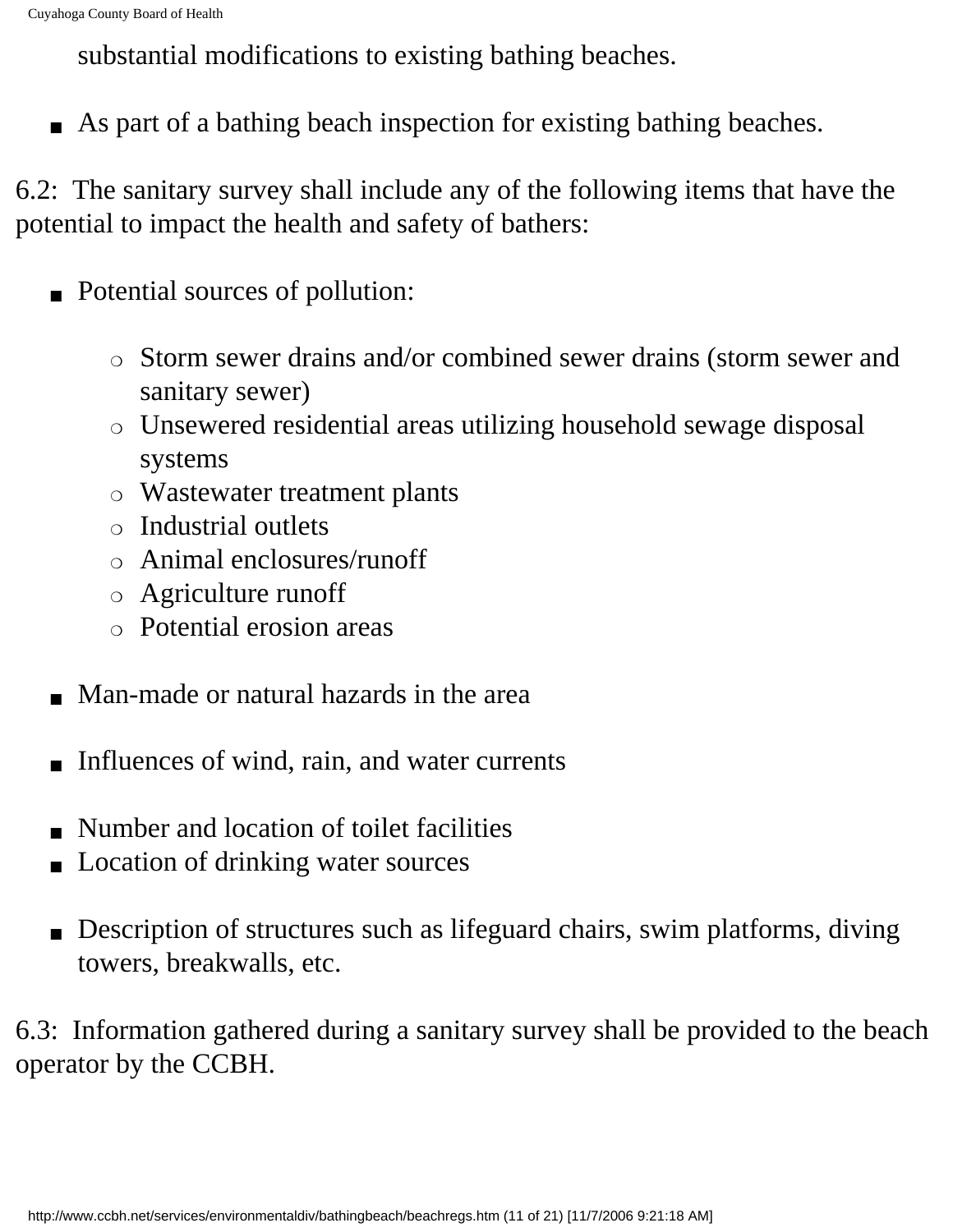## Section 7: Water Quality and Public Notification

7.1: Bathing beach operators shall arrange for beach water sample analysis with the CCBH to determine the bacteriological quality of the water; this arrangement shall occur through a Memorandum of Understanding between the beach operator and the CCBH.

7.2: The water sampling frequency shall be determined by the beach classification, as outlined in the *Cuyahoga County Board of Health BEACH Program Tiered Monitoring Plan*.

7.3: A bathing beach operator may request additional water quality monitoring to be conducted. Additional sampling may be conducted at the expense of the bathing beach operator.

7.4: For new public or community bathing beaches, if there is no previous history of water quality data, water sampling shall be conducted on a weekly basis during the recreation season under permit by the CCBH during the first year of operation.

7.5: Water samples shall be collected by the CCBH.

7.6: Water samples should be analyzed by an Ohio EPA approved laboratory to determine the bacterial concentration of the most current indicator organism, as determined by the Ohio Department of Health and the Ohio EPA. Water samples shall be analyzed utilizing procedures set forth in the most recent edition of Standard Methods for the Examination of Water and Wastewater.

7.7: The evaluation of water sample results shall be based upon the "Bathing Waters" standards for recreational use as specified in Rule 3745-1-07 of the Ohio Administrative Code and by the *Ohio Department of Health Beach Monitoring Program Guidelines*.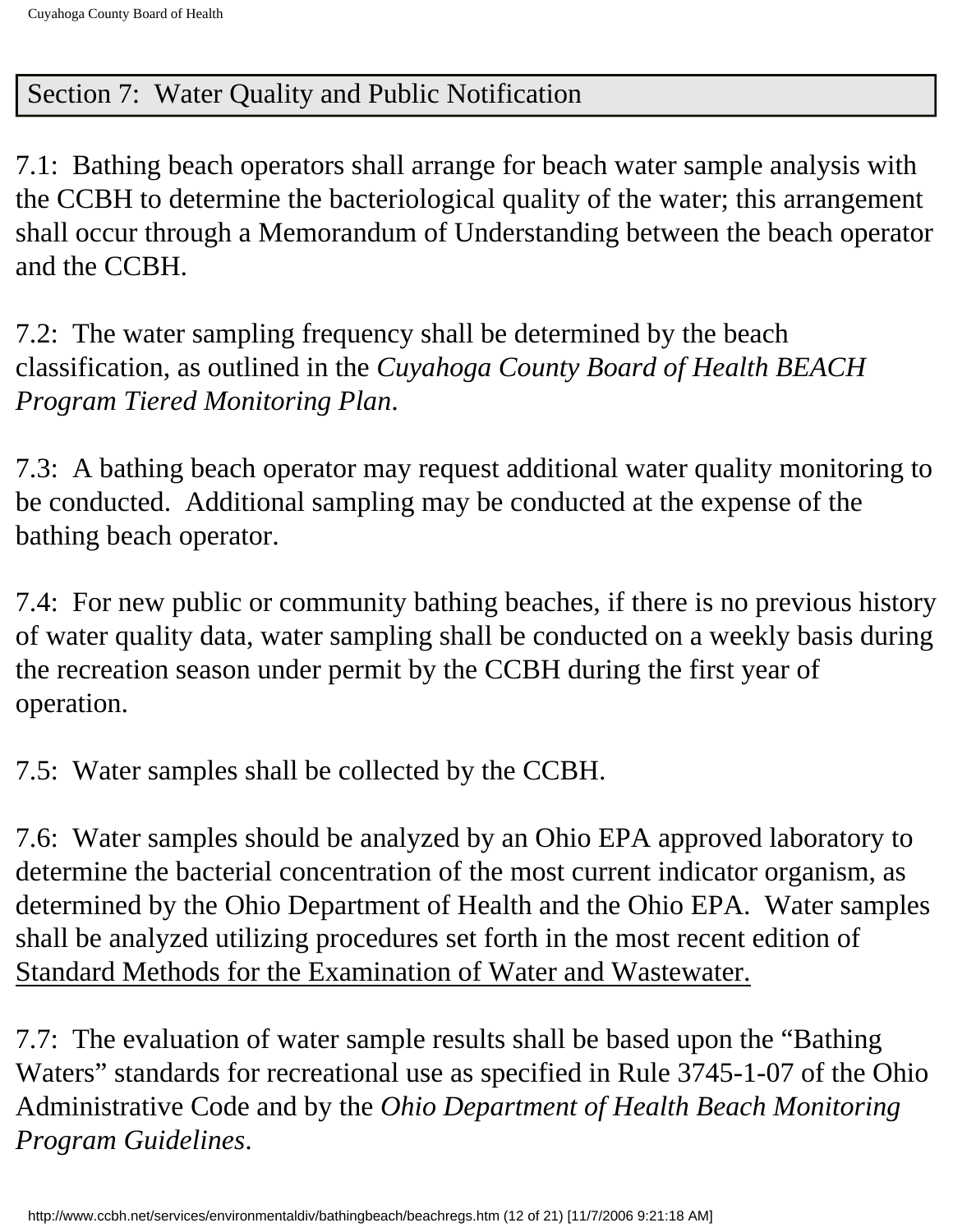7.8: As of the effective date of these rules, current water quality standards are for *E. coli*.

7.9: The water quality standard for *E. coli* requires that:

- The geometric mean based on not less than 5 samples collected within a 30 day period shall not exceed 126 *E. coli* colonies per 100 ml; and
- The E. coli bacterial concentration shall not exceed 235 *E. coli* colonies per 100 ml in more than 10% of the samples collected during any 30-day period.

7.10: In the event that water quality standards are changed or revised, and/or new indicator organisms are required to be analyzed for, the new standards will automatically be adopted by the CCBH.

7.11: The water at bathing beaches shall be free from oils, greases, or other substances which may cause a public health nuisance.

7.12: If algae or aquatic plants are determined to become hazardous to bathers by the CCBH, the CCBH may require control measures to be utilized. Control measures may consist of chemical application, which should be performed by an applicator licensed by the Ohio Department of Agriculture. All chemical applications shall be conducted according to the manufacturer's specifications. The CCBH recommends that Material Safety Data Sheets are maintained by the beach operator for any chemical that may be used.

7.13: Measures should be taken to discourage the presence of waterfowl at the beach, including, but not limited to, geese. The Ohio Department of Natural Resources, Division of Wildlife, should be consulted for waterfowl problems.

7.14: The CCBH shall notify beach operators of all water sample analysis results. This notification shall occur via telephone, electronic mail, or any other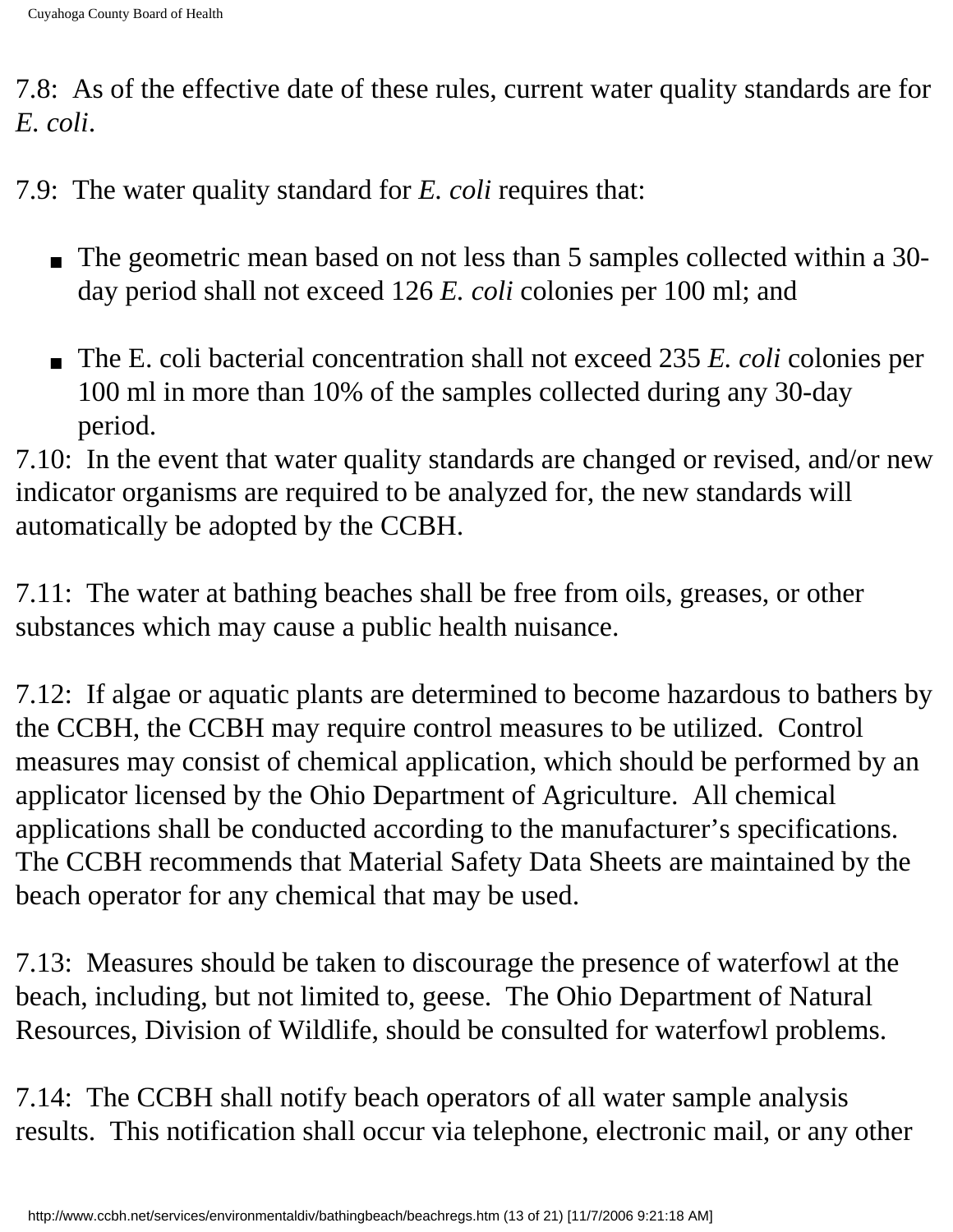means deemed appropriate by the CCBH.

7.15: Bathing beach operators shall provide the public with water quality information.

7.16: Bathing beach operators shall post a prominent **Water Quality Information** sign at the beach at all times throughout the recreational season that serves to provide the public with water quality information. This sign shall contain wording similar to the following:

# **"WATER QUALITY INFORMATION**

## **Bacterial levels may be elevated for 24 – 48 hours after heavy rain events due to surface runoff. Full body water contact is not recommended under those conditions."**

This sign shall be in a conspicuous location and sized to be easily seen. This sign shall be weather-proof, or displayed in a weather-proof manner, such as within encased message boards, outdoor literature boxes, etc.

7.17: Tier 2 and Tier 3 Bathing Beaches shall have a minimum of one **Water Quality Information** sign posted within the beach area. Tier 1 Bathing Beaches shall have this sign posted at all entrances to the beach area. If there is not a definitive entrance to a Tier I Bathing Beach, this sign shall be posted at several locations within the beach area so the sign can be easily seen.

7.18: If the results of water sample analysis, as determined by the CCBH, indicate that the current water quality standard has been exceeded, the CCBH will issue a **Water Quality Advisory** to the beach operator, or a responsible contact person for the beach.

7.19: During a **Water Quality Advisory**, beach operators shall post a prominent **Water Quality Advisory** sign that serves to inform the public that the current water quality standard has been exceeded. This sign shall contain wording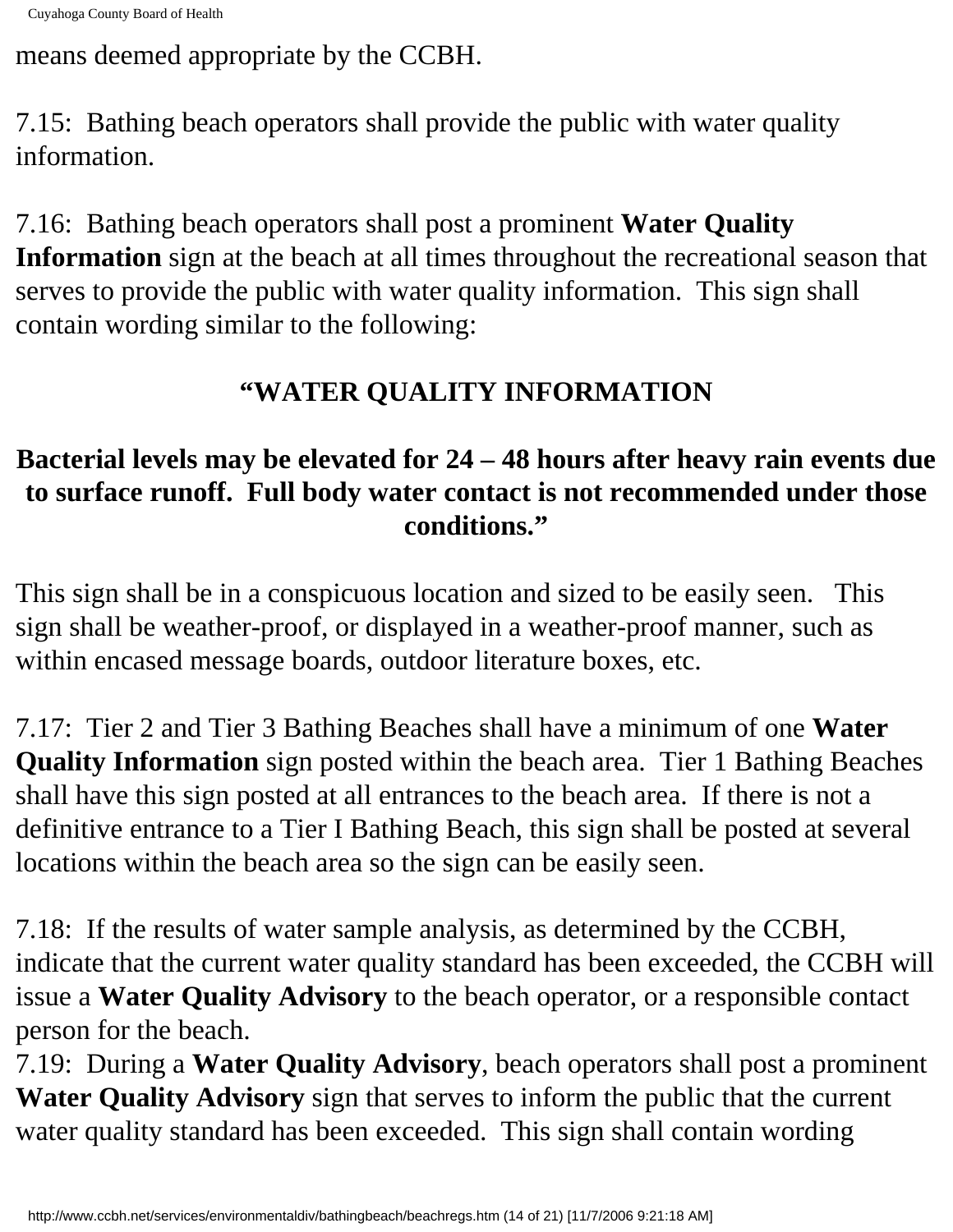similar to the following:

## **"WATER QUALITY ADVISORY**

## **Bacterial levels currently exceed State standards. Children, the elderly, and those in ill health are advised not to swim. Full body water contact may cause illness."**

This sign shall be in a conspicuous location and sized to be easily seen. This sign shall be weather-proof, or displayed in a weather-proof manner, such as within encased message boards, outdoor literature boxes, etc.

7.20: Tier 2 and Tier 3 Bathing Beaches shall have a minimum of one **Water Quality Advisory** sign posted within the beach area during a **Water Quality Advisory**. Tier 1 Bathing Beaches shall have this sign posted at all entrances to the beach area during a **Water Quality Advisory**. If there is not a definitive entrance to a Tier I Bathing Beach, this sign shall be posted at several locations within the beach area so the sign can be easily seen.

7.21: A **Water Quality Advisory** shall remain in effect until results of subsequent water sampling indicate that the current water quality standard is being met. The CCBH shall notify the beach operator, or a responsible contact person for the beach, via telephone or electronic email, at such time when a **Water Quality Advisory** can be removed.

7.22: In the event the current water quality standard is exceeded, the CCBH may re-sample a bathing beach as soon as possible, as outlined in the *Cuyahoga County Board of Health BEACH Program Tiered Monitoring Plan*. This resampling may not be conducted if the water quality exceedance can be reasonably determined by the CCBH to be a weather-related exceedance, such as in the case of heavy rainfall events or high waves. Re-sampling, if necessary, may be conducted at the expense of the operator.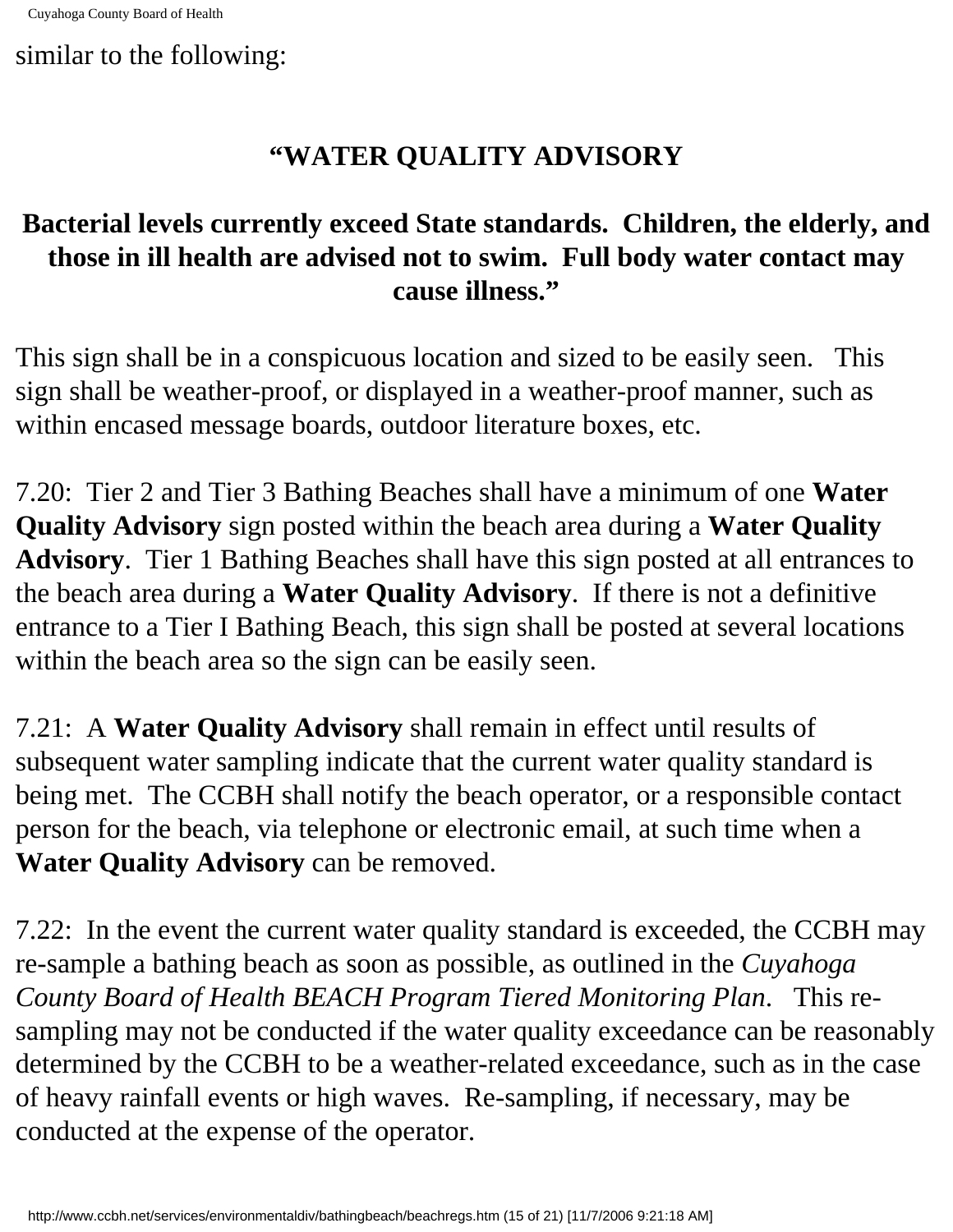7.23: A **Beach Closure** may be issued, or recommended, due to an imminent public health hazard, such as a sewage overflow, pollution spill, or similar pollution problem occurring at or proximate to a bathing beach. A **Beach Closure** may be determined by the CCBH, the Ohio Department of Health, the Ohio Department of Natural Resources, or any other pertinent authority, including a beach operator, in order to protect the health and safety of the public. A beach closure may be temporary, for an extended period of time, or permanent. **Beach Closure** signage may be required at a beach if so determined by any of the above parties.

### Section 8: Safety

8.1: Tier 1 Bathing Beaches are required to provide lifeguards. Lifeguards are recommended at Tier 2 and Tier 3 Bathing Beaches.

8.2: Lifeguards should be present in the ratio of one lifeguard for every 300 lineal feet of beach.

8.3: Lifeguards shall be certified validly and currently by one of the following entities as having completed the specified training successfully:

- "American Red Cross" "Lifeguard Training";
- "YMCA" "YMCA lifeguard";
- "Boy Scouts of America" "BSA, Lifeguard" (within the previous three years) or "Aquatic Instructor, BSA" (within the previous three years);
- "Ellis and Associates" "National Pool and Waterpark Lifeguard Training", or
- Any other person, agency, or organization determined by the CCBH to be comparable to the training specified in the above courses.
- 8.4: Lifeguards shall possess current valid certification in infant, child, and adult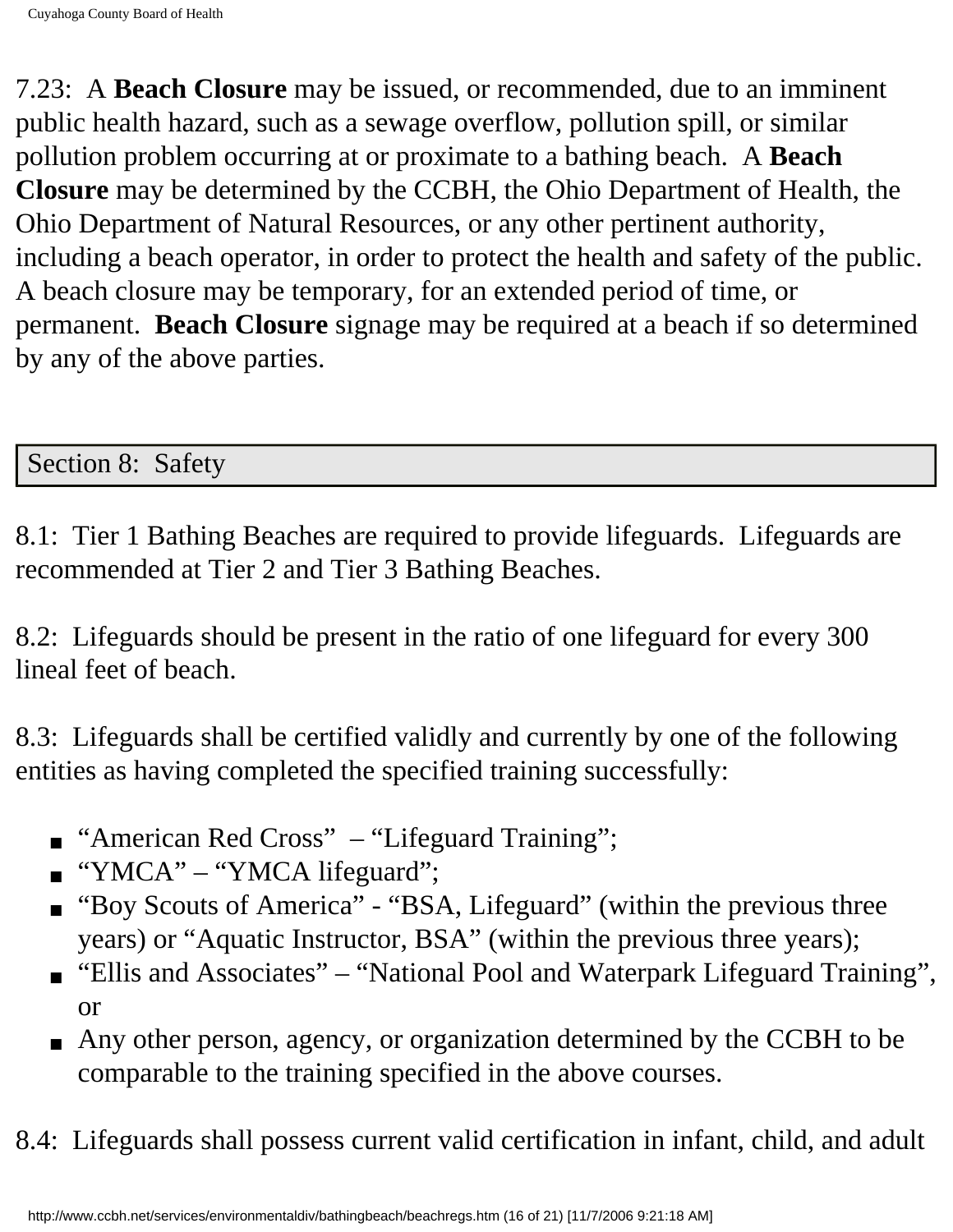cardiopulmonary resuscitation (CPR) including pocket mask, bag valve and 2 person CPR - from one of the following entities:

- "American Red Cross" CPR for the Professional Rescuer", or successor courses offered by the "American Red Cross";
- "American Heart Association" Health Care Provider (infant, child, and adult);
- National Safety Council Course; or
- Any other person, agency, or organization determined by the CCBH to be comparable to the training specified in the above courses.

8.5: Lifeguards shall possess current valid certification from one of the following entities as having completed one of the specified courses successfully:

- "American Red Cross" "Community First Aid", or successor course offered by the "American Red Cross";
- Ohio Department of Public Safety, Division of Emergency Medical Services – "Emergency Medical Technician – Basic"; or
- Any other person, agency, or organization determined by the CCBH to be comparable to the training specified in the above courses.

8.6: Lifeguards should be certified in open waters or waterfront lifesaving, if applicable.

8.7: Lifeguards shall be capable swimmers and able to perform all lifeguarding tasks authorized by their certification.

8.8: Lifeguards shall be ready to enter the water at all times while on duty. Lifeguards shall be dressed in swimming attire and shall be readily identifiable by bathers and other lifeguards.

8.9: Lifeguards shall be equipped with a rescue tube and a CPR pocket mask. Lifeguards should have available a spine board with a head immobilizer where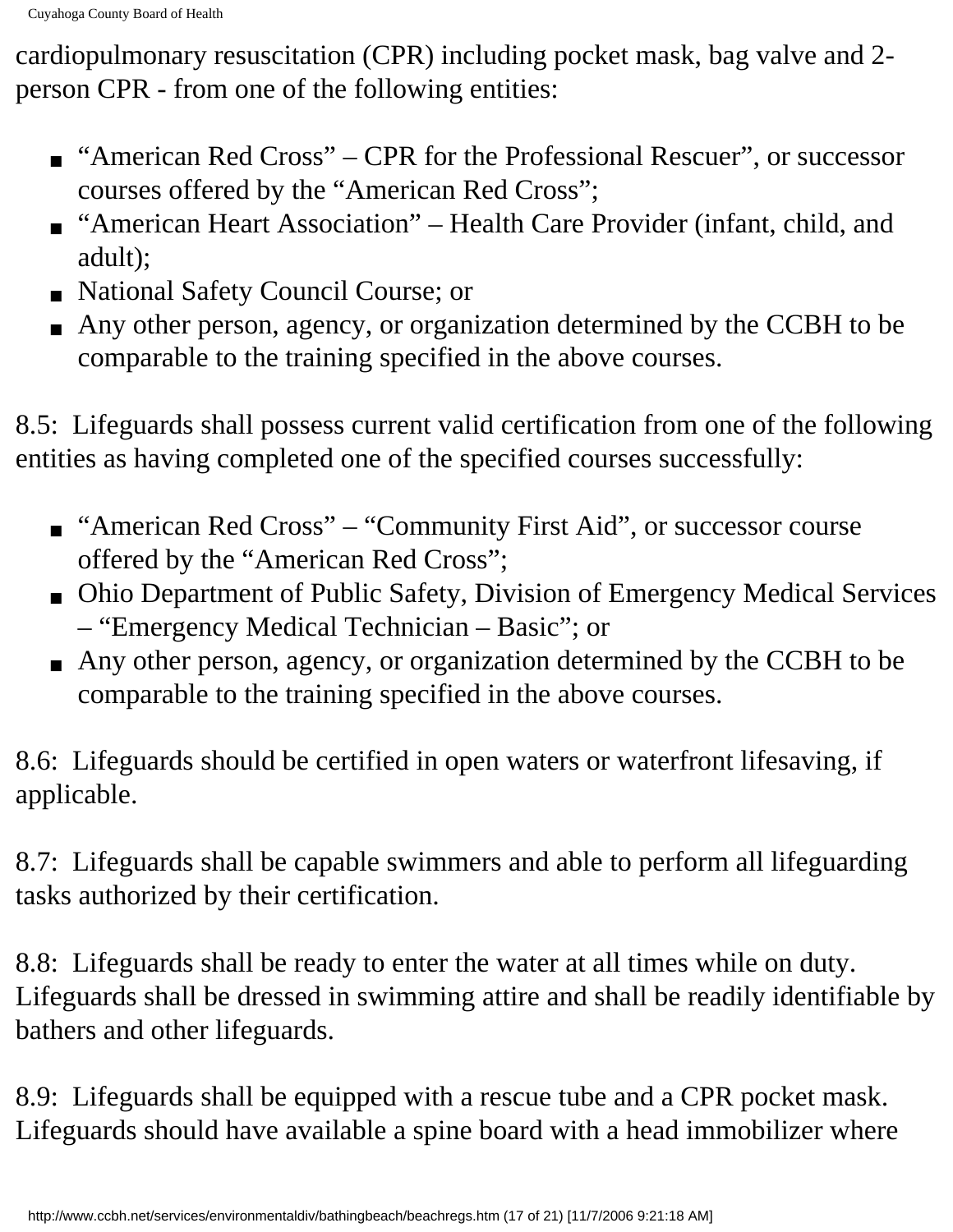the potential may exist for diving injuries.

8.10: The CCBH may require verification, or proof, of lifeguard certification from a bathing beach operator.

8.11: Bathing beach operators should maintain records of lifeguard certifications.

8.12: Tier 1 Bathing Beaches shall be provided with a first aid kit and a telephone with posted emergency numbers; a minimum of "911" must be posted. Tier 2 and Tier 3 Bathing Beaches should be provided with a first aid kit and a telephone with posted emergency numbers; a minimum of "911" must be posted. If a telephone cannot be provided for a Tier 2 or a Tier 3 Bathing Beach, a conspicuous sign shall be posted to indicate the location of the nearest working telephone.

8.13: Tier 1 Bathing Beaches shall be inspected daily, prior to opening, during the recreational season by the operator, a lifeguard, or any other pertinent beach authority to assure that there are no hazardous materials such as broken glass, "sharps", or other waste on the beach area. These materials, if found, shall be cleaned up and properly discarded. Tier 2 and Tier 3 Bathing Beaches should be inspected on a weekly basis during the recreational season for the above.

8.14: Diving areas, drop offs, underwater obstructions, or any other water safety hazards should be identified utilizing marker lines with floats, or equivalent.

8.15: Swimming areas should be defined by ropes with floats, buoys, or equivalent, where feasible. Shallow swimming areas should be distinguished from deep swimming areas.

8.16: Diving boards/platforms, if provided, should conform to the *Recreational Diving Area Design Features* in Rule 3701-31-04 (G) and/or (H) of the Ohio Administrative Code. Diving boards/platforms shall have non-slip steps and be provided with handrailing as recommended by the manufacturer, where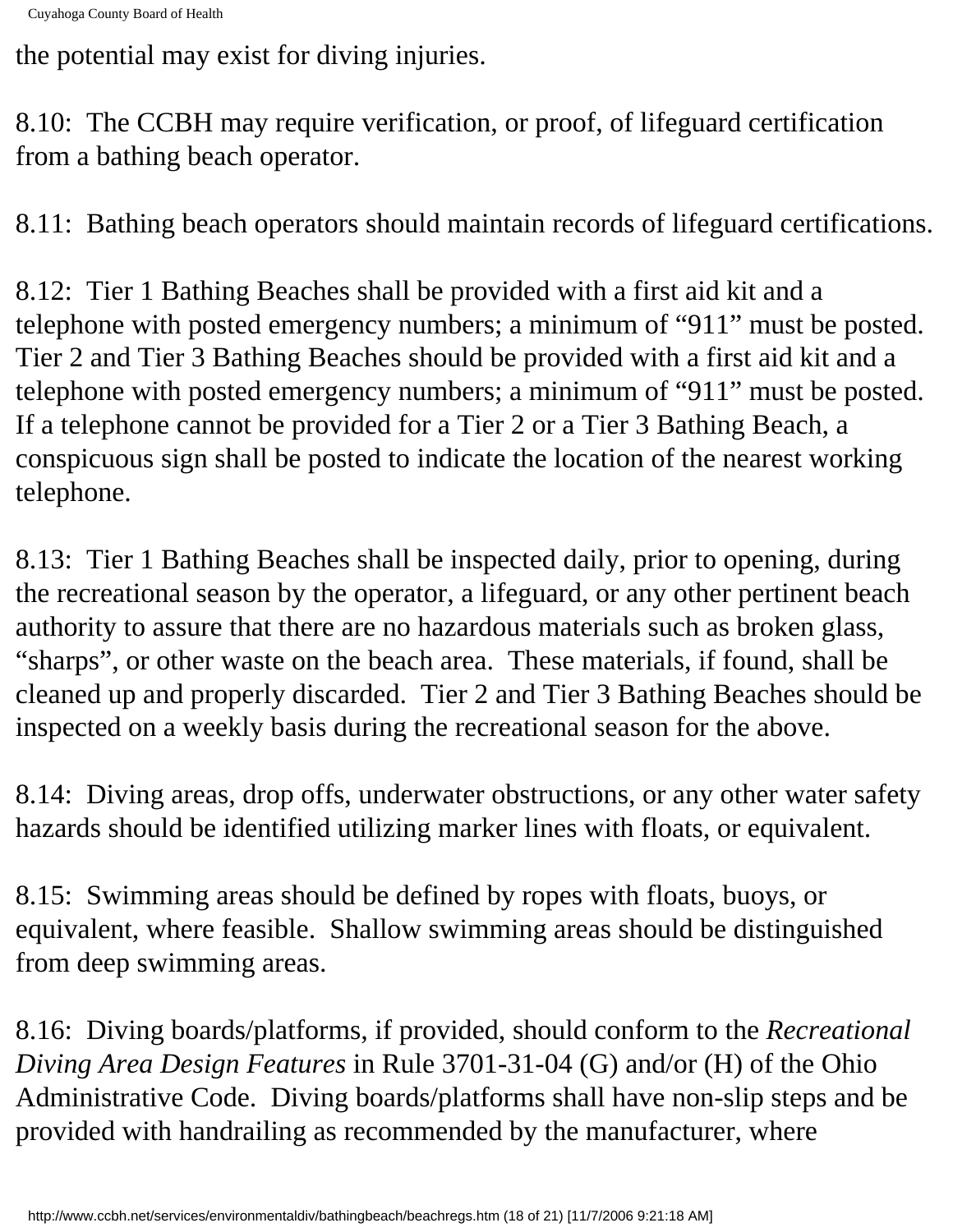Cuyahoga County Board of Health

applicable. Existing diving boards/platforms, if determined by the CCBH to pose a safety hazard, shall be repaired, replaced, or removed from the bathing beach as deemed appropriate by the CCBH.

8.17: Slides, if provided, should conform to the manufacturer's specifications for installation and usage. Existing slides, if determined by the CCBH to pose a safety hazard, shall be repaired, replaced, or removed from the bathing beach as deemed appropriate by the CCBH.

Section 9: Sanitation

9.1: Tier 1 Bathing Beaches shall provide toilet and handwashing facilities. Tier 2 and Tier 3 Bathing Beaches may provide toilet and handwashing facilities.

9.2: Toilet and handwashing facilities shall be provided with potable running water, soap, and paper towels or a hand-drying device.

9.3: If a bathhouse is provided, it shall be maintained in a sanitary condition. If lockers are provided, they should be placed on a solid flooring material at least 4 inches high, such as concrete, or on legs with the bottom of the locker at least 10 inches above the floor. Lockers shall be vented to aid in the elimination of moisture and odors.

9.4: If showers are provided, they shall be provided with potable water at a temperature not to exceed 110 degrees Fahrenheit, as per Section 607 of the Ohio Plumbing Code. If shower curtains are provided, they shall be kept in a sanitary condition, free from mold and mildew.

9.5: Toilet and handwashing facilities, bathhouse facilities, and shower facilities shall be provided with adequate lighting and ventilation.

9.6: Toilet and handwashing facilities, bathhouse facilities, and shower facilities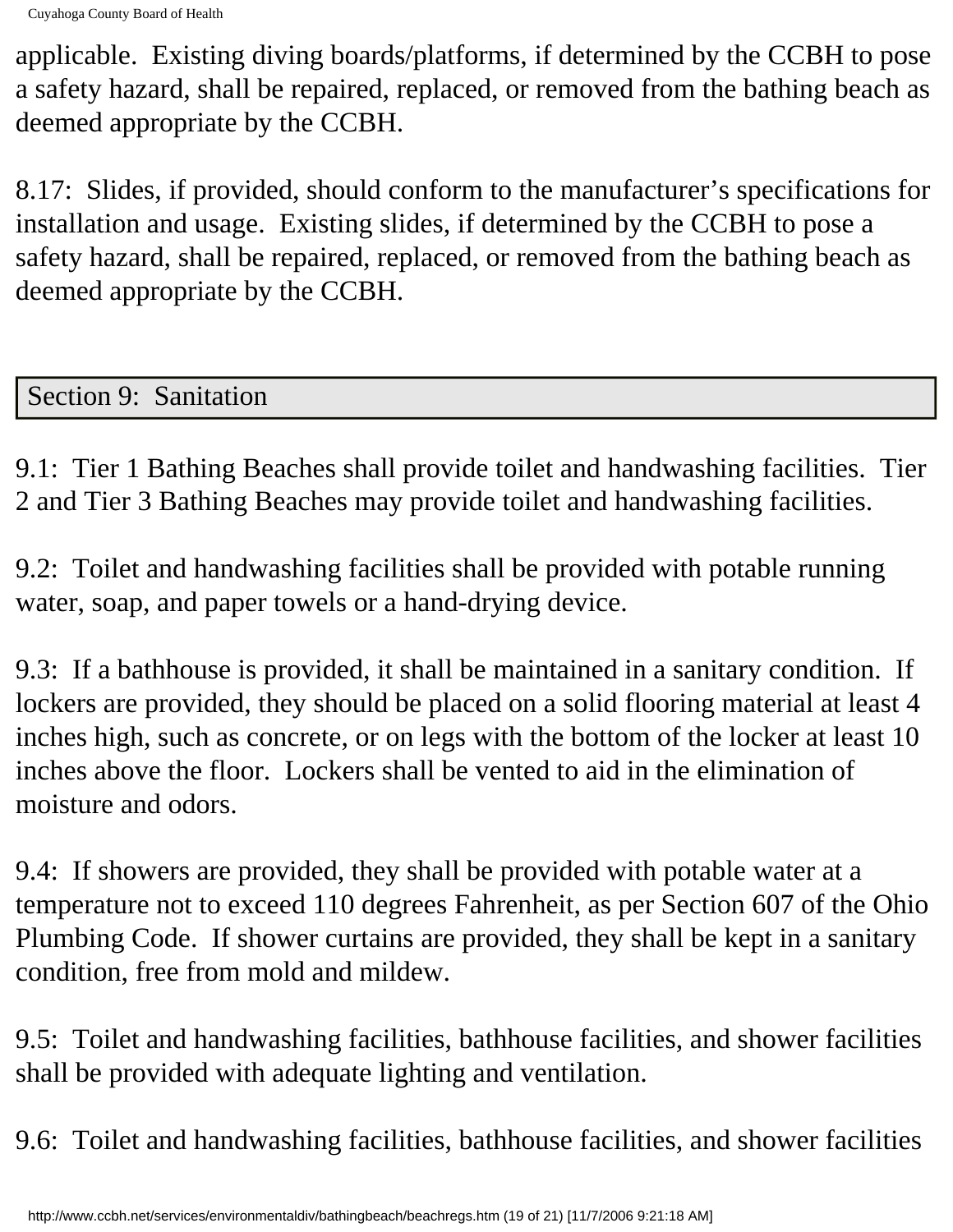shall have floors made of a smooth, non-slip, and cleanable material. The floors should be well drained to prevent the accumulation of water. Carpet shall be prohibited as a flooring material. Walls shall be smooth, impervious, and free from cracks and open joints.

9.7: Covered waste receptacles shall be provided within, or in the immediate vicinity of, toilet and handwashing facilities. Covered waste receptacles should also be provided in areas of the beach where garbage may be generated, such as picnic areas.

|                                 |          | <b>Tier 1</b>                                                                            | Tier 2                                                                  | Tier 3                     |  |  |
|---------------------------------|----------|------------------------------------------------------------------------------------------|-------------------------------------------------------------------------|----------------------------|--|--|
| <b>Definition</b>               |          | A coastal or inland                                                                      | A community bathing                                                     | A community bathing        |  |  |
|                                 |          | public bathing beach.                                                                    | beach receiving                                                         | beach receiving low        |  |  |
|                                 |          |                                                                                          | moderate use.                                                           | luse.                      |  |  |
| <b>When to Conduct Basic</b>    |          | <b>Sampling Period:</b>                                                                  | <b>Sampling Period:</b>                                                 | <b>Sampling Period:</b>    |  |  |
| <b>Sampling</b>                 |          | Memorial Day through                                                                     | Memorial Day through                                                    | Memorial Day through       |  |  |
|                                 |          | Labor Day.                                                                               | Labor Day.                                                              | Labor Day.                 |  |  |
|                                 |          |                                                                                          |                                                                         |                            |  |  |
|                                 |          | <b>Sampling Frequency:</b>                                                               | <b>Sampling Frequency:</b>                                              | <b>Sampling Frequency:</b> |  |  |
|                                 |          | Four samples per week, Two samples a month                                               |                                                                         | One sample per month       |  |  |
|                                 |          | Monday through                                                                           | will be collected during                                                | will be collected during   |  |  |
|                                 |          | Thursday, will be                                                                        | the sampling period.                                                    | the sampling period.       |  |  |
|                                 |          | collected during the                                                                     |                                                                         |                            |  |  |
|                                 |          | sampling period.                                                                         |                                                                         |                            |  |  |
| When to                         | After a  |                                                                                          | When bacterial concentrations exceed a water quality standard, a public |                            |  |  |
| <b>Conduct Additional water</b> |          | notification/water quality advisory will be issued and/or re-sampling may                |                                                                         |                            |  |  |
| <b>Sampling</b>                 | quality  | be conducted. If sample results are determined to be accurate, a public                  |                                                                         |                            |  |  |
|                                 | standard | notification/ water quality advisory will be issued. Re-sampling will only               |                                                                         |                            |  |  |
|                                 |          | <b>is exceeded</b> be conducted when there is reason to doubt the accuracy of the sample |                                                                         |                            |  |  |
|                                 |          | result based upon predefined quality assurance measures, or when sample                  |                                                                         |                            |  |  |
|                                 |          | results have historically met water quality standards and no known                       |                                                                         |                            |  |  |
|                                 |          | pollution sources are present. Re-sampling, if necessary, will be                        |                                                                         |                            |  |  |
|                                 |          | conducted as soon as possible if the first sample exceeds water quality                  |                                                                         |                            |  |  |
|                                 |          | standards.                                                                               |                                                                         |                            |  |  |
|                                 |          |                                                                                          |                                                                         |                            |  |  |
|                                 |          |                                                                                          |                                                                         |                            |  |  |

## *Cuyahoga County Board of Health BEACH Program Tiered Monitoring Plan*